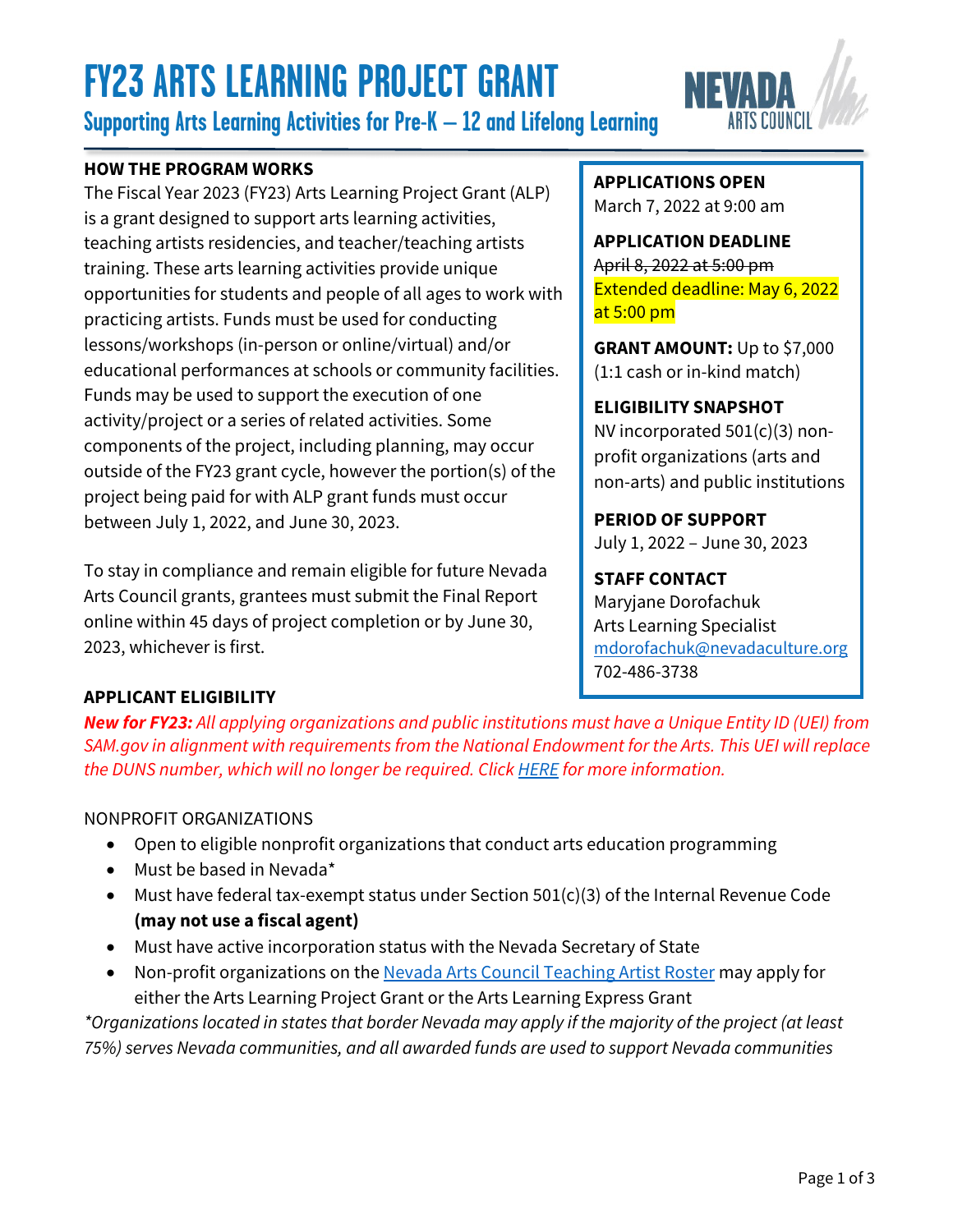

**Supporting Arts Learning Activities for Pre-K – 12 and Lifelong Learning**

PUBLIC INSTITUTIONS - including federally recognized tribes, state or local government, schools, public libraries, and institutions of higher education:

- Must be based in Nevada
- Agencies that exist within the same governmental entity are eligible to apply independently when they have different/distinct mission statements and their own separate advisory boards. Multiple departments/facilities within one agency may not apply independently
- Colleges/universities are limited to no more than one grant to the same academic department
- Individual schools and libraries within the same district/system may apply independently if they have their own budget and facility

An entity may receive an Arts Learning Project Grant and an Operating Support Grant in the same fiscal year but may not receive any other NAC grants during that fiscal year.

## **GRANT AMOUNT:** Up to \$7,000 (1:1 cash and/or in-kind match required)

Grant funds will be disbursed as an advance payment upon receipt of the signed terms and conditions. **Documentation of the use of grant funds must be provided in the Final Report and must match the proposed expenses.** Grant funds may only be used for the following:

- Teaching artist fees
- Production artist fees (including directors, videographers, costume designers, lighting designers, etc.)
- Materials/supplies
- Facility rental fees
- Equipment relevant to project up to \$1,000 (including video cameras, microphones, software, video communication subscriptions, etc.)

In addition to the General Funding Restrictions in the current **GRANT POLICIES**, ALP funds may not be used for general operating support, private lessons, classes for college credit, or staff/teacher salaries (in a school setting, this grant is meant to enrich and support ongoing arts education, not to supplant or substitute services more appropriately provided by educators trained in the arts or otherwise).

### **PROJECT REQUIREMENTS**

Whether designed for a school or non-school environment, eligible activities must address one or more of the following areas of focus:

- 1. Arts Education: The development of cognitive (knowledge), behavioral (skill), or affective (appreciation) learning in one or more arts disciplines, which include dance, drama, literary arts, music, visual arts, media arts, and folk arts.
- 2. Arts Integration: The use of the arts to connect to other non-arts subjects (reading, math, science, social studies, etc.) resulting in dual learning objectives.
- 3. Arts for Social Development: The use of the arts as tools to promote social development and/or cultural competency, for example, programs that improve social outcomes for at-risk teens, promote health and healing, expose social justice issues; or explore tradition and culture to build cross-cultural understanding, dispel stereotypes, and celebrate difference.